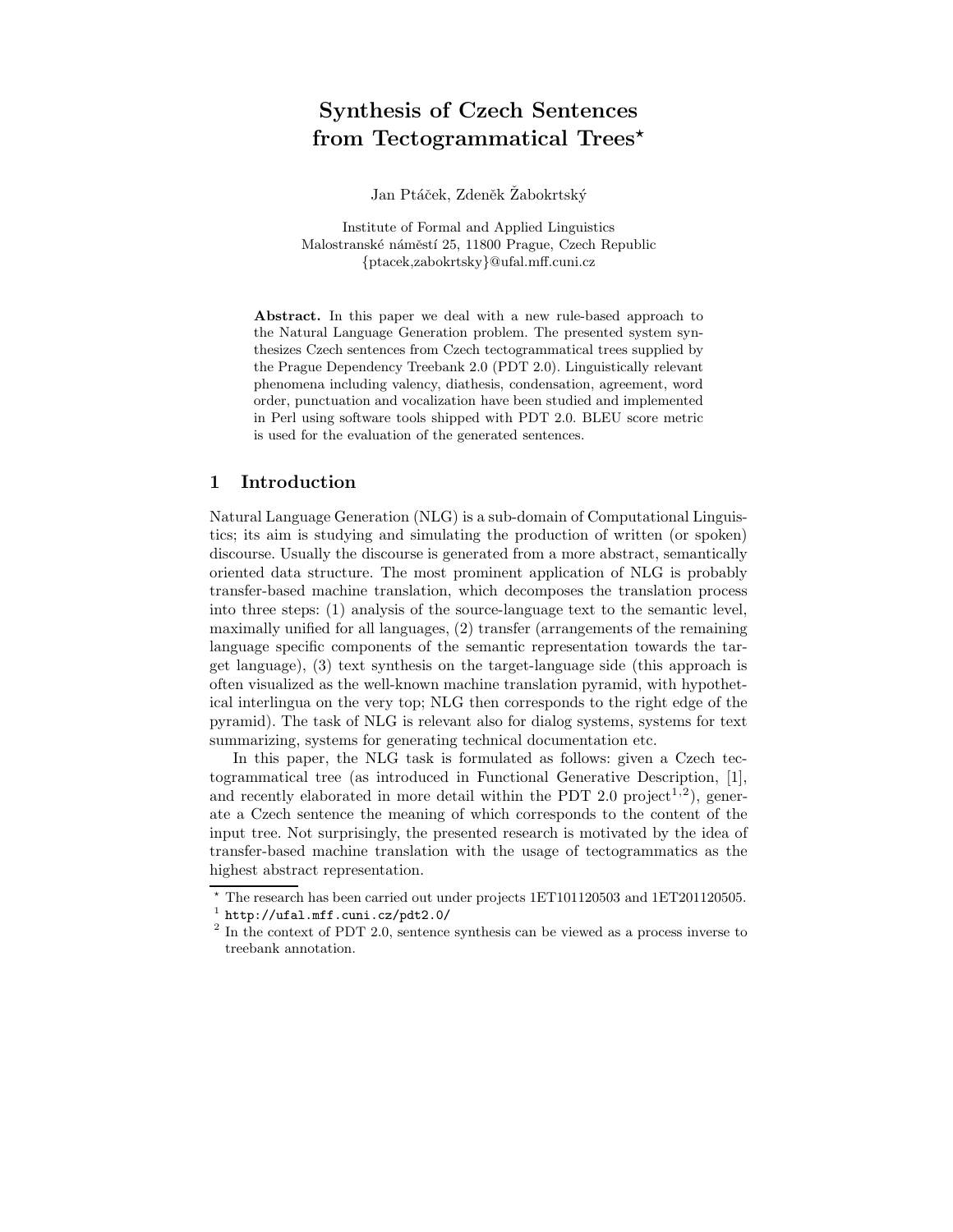

Fig. 1. Simplified t-tree fragment corresponding to the sentence ' $P\check{r}$ esto uvedením lhůty ve smlouvě by se bylo předešlo četným nedorozuměním, která se nyní objevila a která nás mrzí.' (But still, stating the period in the contract would prevent frequent misunderstandings which have now arisen and which we are sorry about.)

In the PDT 2.0 annotation scenario, three layers of annotation are added to Czech sentences: (1) morphological layer (m-layer), on which each token is lemmatized and POS-tagged, (2) analytical layer (a-layer), on which a sentence is represented as a rooted ordered tree with labeled nodes and edges corresponding to the surface-syntactic relations; one a-layer node corresponds to exactly one m-layer token, (3) tectogrammatical layer (t-layer), on which the sentence is represented as a deep-syntactic dependency tree structure (t-tree) built of nodes and edges (see Figure 1). T-layer nodes represent auto-semantic words (including pronouns and numerals) while functional words such as prepositions, subordinating conjunctions and auxiliary verbs have no nodes of their own in the tree. Each tectogrammatical node is a complex data structure  $-$  it can be viewed as a set of attribute-value pairs, or even as a typed feature structure. Word forms occurring in the original surface expression are substituted with their t-lemmas. Only semantically indispensable morphological categories (called grammatemes) are stored in the nodes (such as number for nouns, or degree of comparison for adjectives), but not the categories imposed by government (such as case for nouns) or agreement (congruent categories such as person for verbs or gender for adjectives). Each edge in the t-tree is labeled with a functor representing the deep-syntactic dependency relation. Coreference and topic-focus articulations are annotated in t-trees as well. See [2] for a detailed description of the t-layer.

The pre-release version of the PDT 2.0 data consists of 7,129 manually annotated textual documents, containing altogether 116,065 sentences with 1,960,657 tokens (word forms and punctuation marks). The t-layer annotation is available for 44  $\%$  of the whole data  $(3.168$  documents, 49,442 sentences).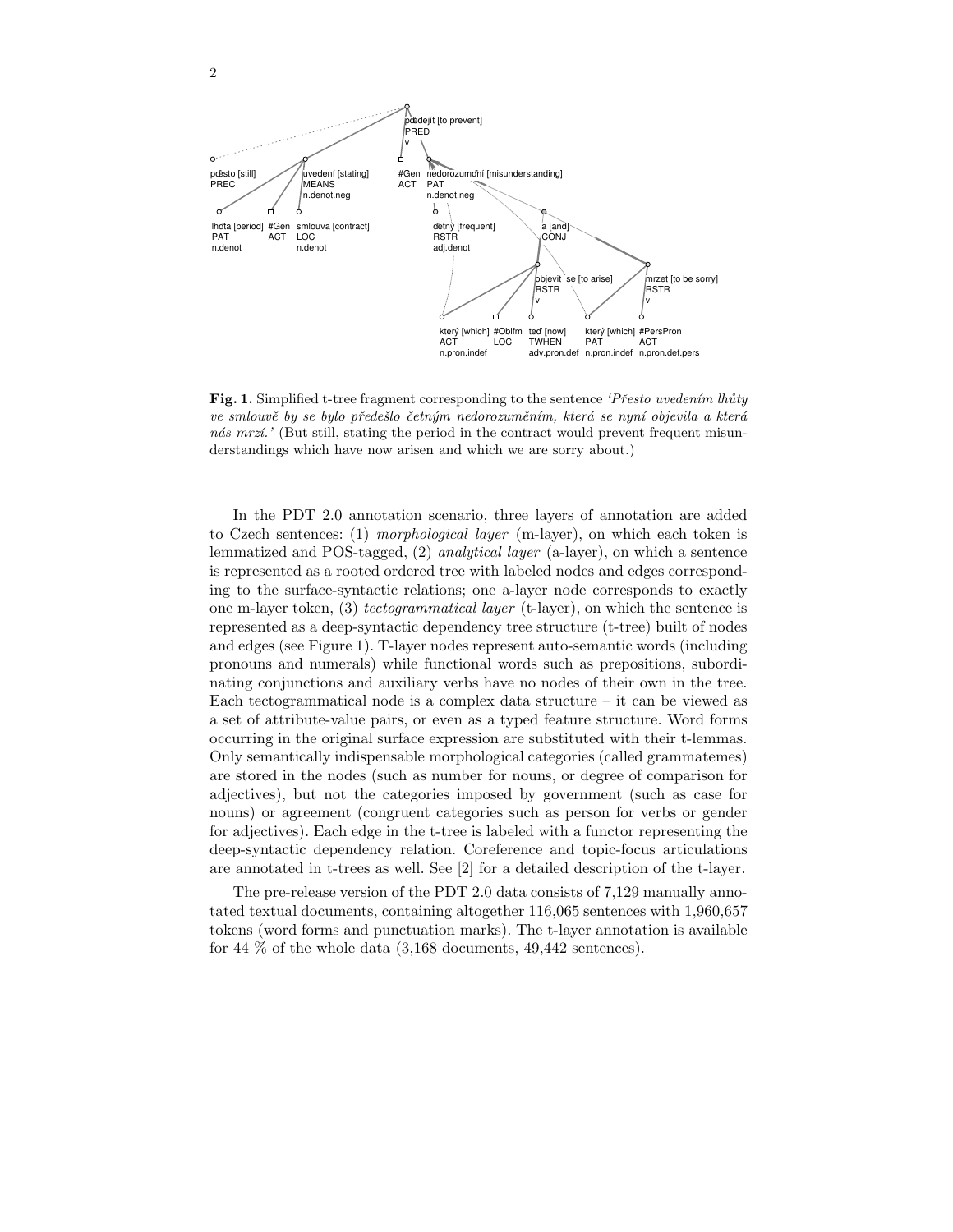## 2 Task Decomposition

Unlike stochastic 'end-to-end' solutions, rule-based approach, which we adhere to in this paper, requires careful decomposition of the task (due to the very complex nature of the task, a monolithic implementation could hardly be maintainable). The decomposition was not trivial to find, because many linguistic phenomena are to be considered and some of them may interfere with others; the presented solution results from several months of experiments and a few re-implementations.

In our system, the input tectogrammatical tree is gradually changing – in each step, new node attributes and/or new nodes are added. Step by step, the structure becomes (in some aspects) more and more similar to a-layer tree. After the last step, the resulting sentence is obtained simply by concatenating word forms which are already filled in the individual nodes, the ordering of which is also already specified.

A simplified data-flow diagram corresponding to the generating procedure is displayed in Figure 2. All the main phases of the generating procedure will be outlined in the following subsections.

#### 2.1 Formeme Selection, Diatheses, Derivations

In this phase, the input tree is traversed in the depth-first fashion, and so called formeme is specified for each node. Under this term we understand a set of constraints on how the given node can be expressed on the surface (i.e., what morphosyntactic form is used). Possible values are for instance simple case gen (genitive), prepositional case  $pod+7$  (preposition pod and instrumental), v-inf (infinitive verb),<sup>3</sup>  $\check{z}e+v\text{-}fn$  (subordinating clause introduced with subordinating conjunction  $\check{z}e$ ),  $attr$  (syntactic adjective), etc.

Several types of information are used when deriving the value of the new  $\emph{formeme}$  attribute. At first, the valency lexicon<sup>4</sup> is consulted: if the governing node of the current node has a valency frame, and the valency frame specifies constraints on the surface form for the functor of the current node, then these constraints imply the set of possible formemes. In case of verbs, it is also necessary to specify which diathesis should be used (active, passive, reflexive passive etc.; depending on the type of diathesis, the valency frame from the lexicon undergoes certain transformations). If the governing node does not have a valency frame, then the formeme default for the functor of the current node (and subfunctor, which specifies the type of the dependency relations in more detail) is

<sup>&</sup>lt;sup>3</sup> It is important to distinguish between infinitive as a formeme and infinitive as a surface-morphological category. The latter one can occur e.g. in compound future tense, the formeme of which is not infinitive.

<sup>4</sup> There is the valency lexicon PDT-VALLEX ([3]) associated with PDT 2.0. On the t-layer of the annotated data, all semantic verbs and some semantic nouns and adjectives are equipped with a reference to a valency frame in PDT-VALLEX, which was used in the given sentence.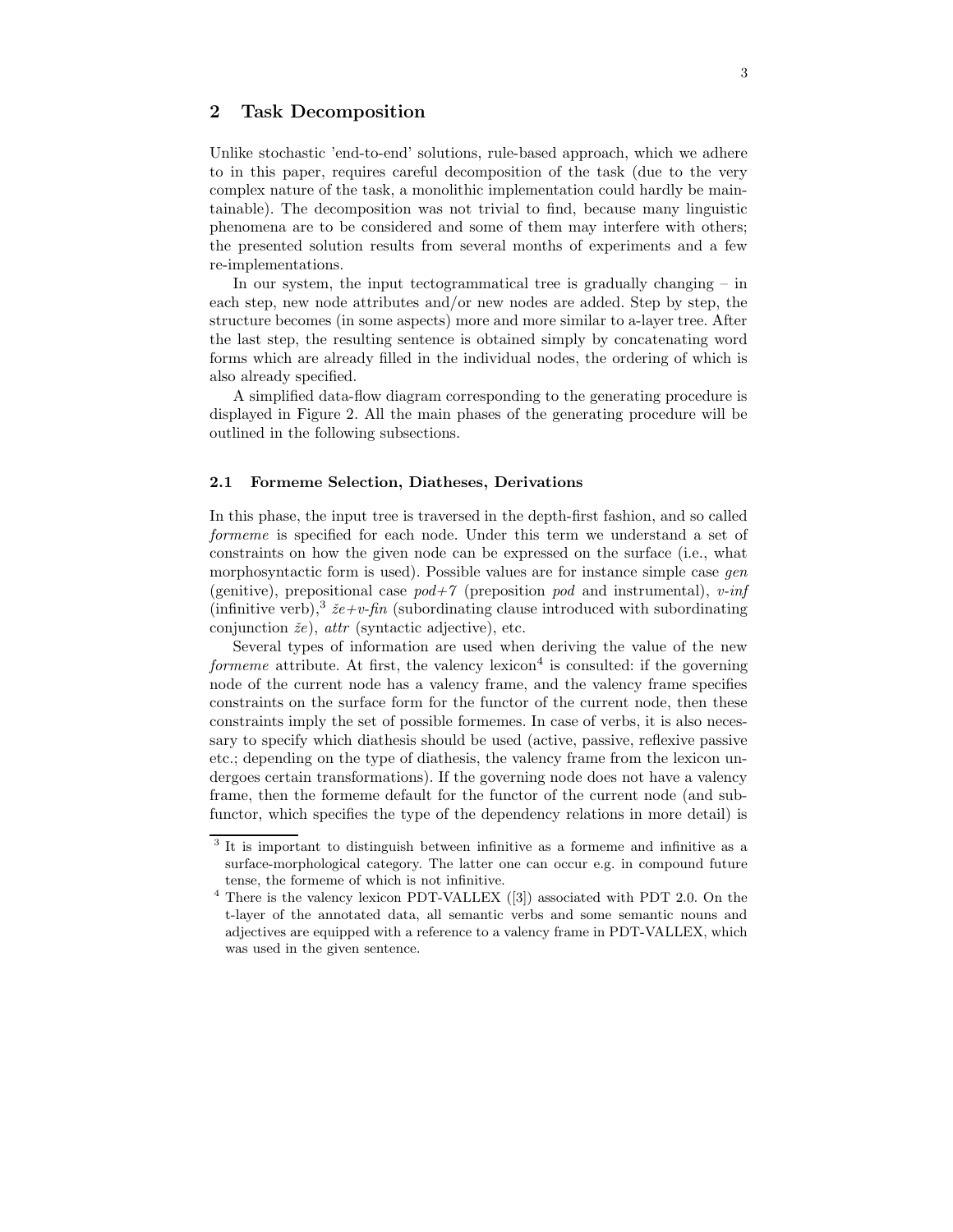

Fig. 2. Data-flow diagram representing the process of sentence synthesis.

used. For instance, the default formeme for the functor ACMP (accompaniment) and subfunctor basic is  $s+7$  (with), whereas for ACMP. wout it is  $bez+2$  (without).

It should be noted that the formeme constraints depend also on the possible word-forming derivations applicable on the current node. For instance, the functor APP (appurtenance) can be typically expressed by formemes gen and attr, but in some cases only the former one is possible (some Czech nouns do not form derived possessive adjectives).

#### 2.2 Propagating Values of Congruent Categories

4

In Czech, which is a highly inflectional language, several types of dependencies are manifested by agreement of morphological categories (agreement in gender, number, and case between a noun and its adjectival attribute, agreement in number, gender, and person between a finite verb and its subject, agreement in number and gender between relative pronoun in a relative clause and the governor of the relative clause, etc.). As it was already mentioned, the original tectogrammatical tree contains those morphological categories which are semantically indispensable. After the formeme selection phase, value of case should be also known for all nouns. In this phase, oriented agreement arcs (corresponding to the individual types of agreement) are conceived between nodes within the tree, and the values of morphological categories are iteratively spread along these arcs until the unification process is completed.

## 2.3 Expanding Complex Verb Forms

Only now, when person, number, and gender of finite verbs is known, it is possible to expand complex verb forms where necessary. New nodes corresponding to reflexive particles (e.g. in the case of reflexiva tantum), to auxiliary verbs (e.g. in the case of complex future tense), or to modal verbs (if deontic modality of the verb is specified) are attached below the original autosemantic verb.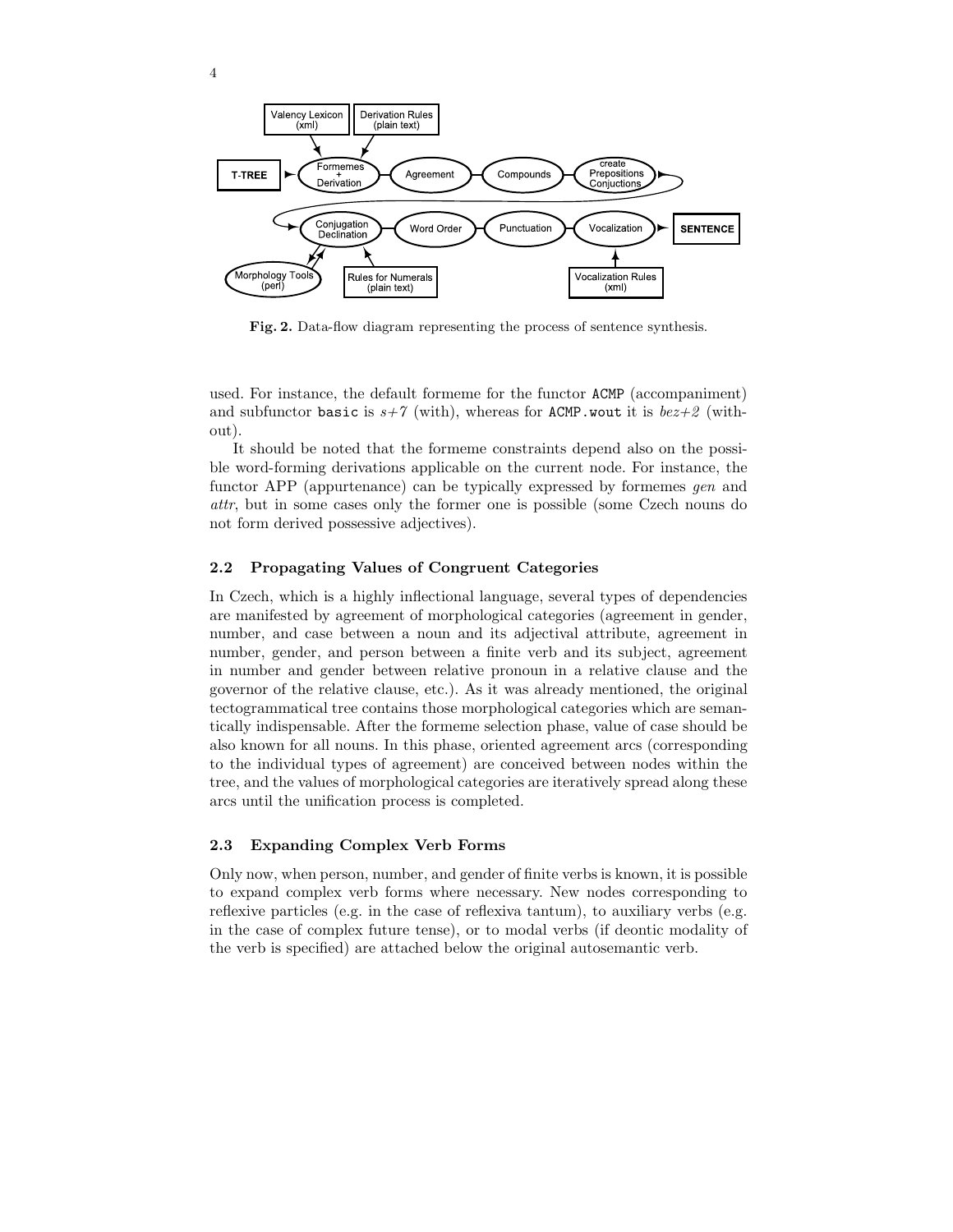#### 2.4 Adding Prepositions and Subordinating Conjunctions

In this phase, new nodes corresponding to prepositions and subordinating conjunctions are added into the tree. Their lemmas are already implied by the value of node formemes.

#### 2.5 Determining Inflected Word Forms

After the agreement step, all information necessary for choosing the appropriate inflected form of the lemma of the given node should be available in the node. To perform the inflection, we employ morphological tools (generator and analyzer) developed by Hajič  $([4])$ . The generator tool expects a lemma and a positional tag (as specified in [5]) on the input, and returns the inflected word form. Thus the task of this phase is effectively reduced to composing the positional morphological tag; the inflection itself is performed by the morphological generator.

#### 2.6 Special Treatment of Definite Numerals

Definite numerals in Czech (and thus also in PDT 2.0 t-trees) show many irregularities (compared to the rest of the language system), that is why it seems advantageous to generate their forms separately. Generation of definite numerals is discussed in [6].

#### 2.7 Reconstructing Word Order

Ordering of nodes in the annotated t-tree is used to express information structure of the sentences, and does not directly mirror the ordering in the surface shape of the sentence. The word order of the output sentence is reconstructed using simple syntactic rules (e.g. adjectival attribute goes in front of the governing noun), functors, and topic-focus articulation. Special treatment is required for clitics: they should be located in the 'second' position in the clause (Wackernagel position); if there are more clitics in the same clause, simple rules for specifying their relative ordering are used (for instance, the clitic  $by$  always precede short reflexive pronouns).

### 2.8 Adding Punctuation Marks

In this phase, missing punctuation marks are added to the tree, especially (i) the terminal punctuation (derived from the sentmod grammateme), (ii) punctuations delimiting boundaries of clauses, of parenthetical constructions, and of direct speeches, (iii) and punctuations in multiple coordinations (commas in expressions of the form  $A$ ,  $B$ ,  $C$  and  $D$ ).

Besides adding punctuation marks, the first letter of the first token in the sentence is also capitalized in this phase.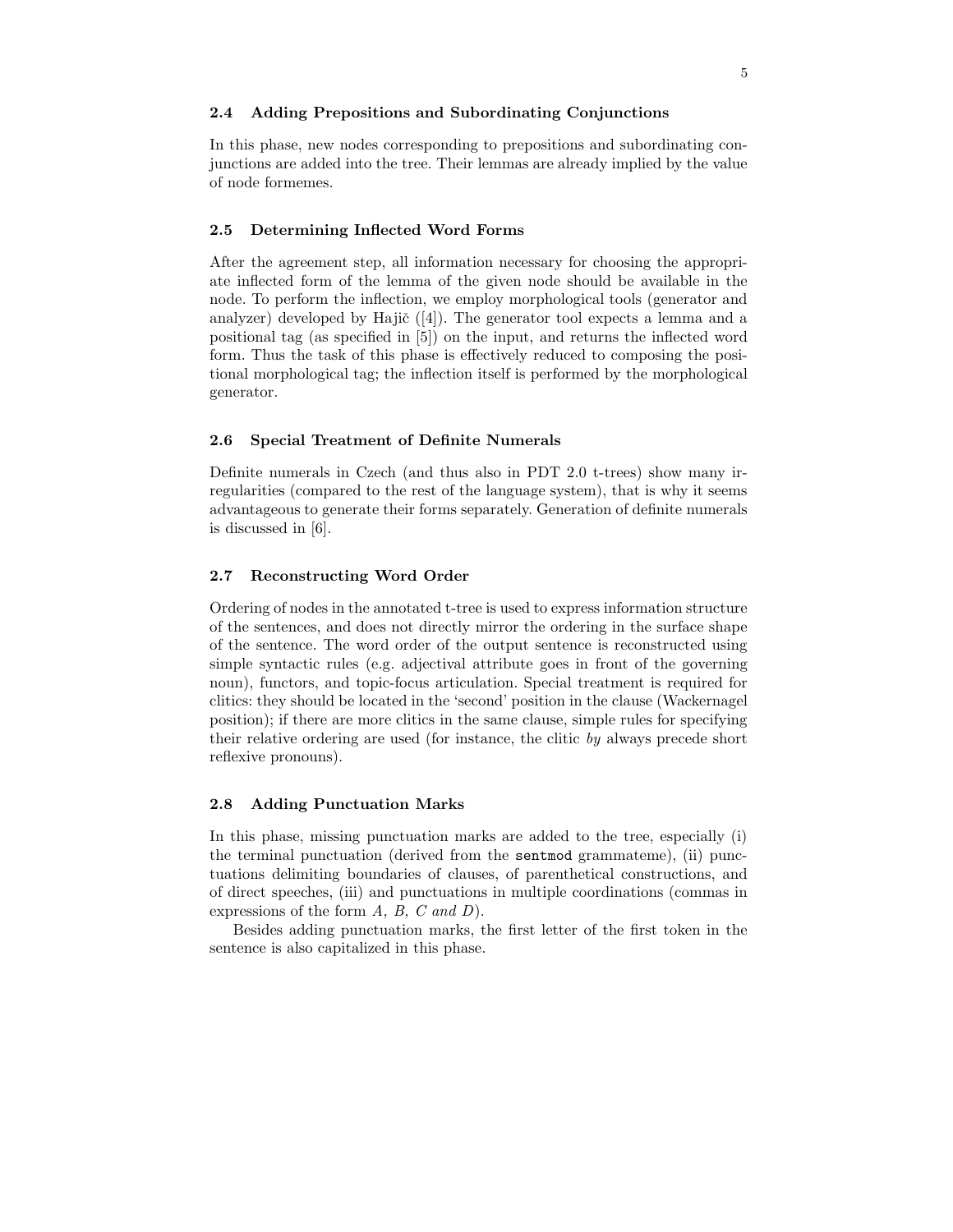#### 2.9 Vocalizing Prepositions

Vocalization is a phonological phenomenon: the vowel  $-e$  or  $-u$  is attached to a preposition if the pronunciation of the prepositional group would be difficult without the vowel (e.g. ve výklenku instead of  $*v$  výklenku). We have adopted vocalization rules precisely formulated in [7] (technically, we converted them into the form of an XML file, which is loaded by the vocalization module).

## 3 Implementation and Evaluation

The presented sentence generation system was implemented in ntred<sup>5</sup> environment for processing the PDT data. The system consists of approximately 9,000 lines of code distributed in 28 Perl modules. The sentence synthesis can also be launched in the GUI editor tred providing visual insight into the process.

As illustrated in Figure 2, we took advantage of several already existing resources, especially the valency lexicon PDT-VALLEX ([3]), derivation rules developed for grammateme assignment ([8]), and morphology analyzer and generator  $([4])$ .

We propose a simple method for estimating the quality of a generated sentence: we compare it to the original sentence from which the tectogrammatical tree was created during the PDT 2.0 annotation. The original and generated sentences are compared using the BLUE score developed for machine translation  $([9])$  – indeed, the annotation-generation process is viewed here as machine translation from Czech to Czech. Obviously, in this case BLEU score does not evaluate directly the quality of the generation procedure, but is influenced also by the annotation procedure, as depicted in Figure 3.



Fig. 3. Evaluation scheme and distribution of BLEU score in a development test sample counting 2761 sentences.

 $5$  http://ufal.mff.cuni.cz/~pajas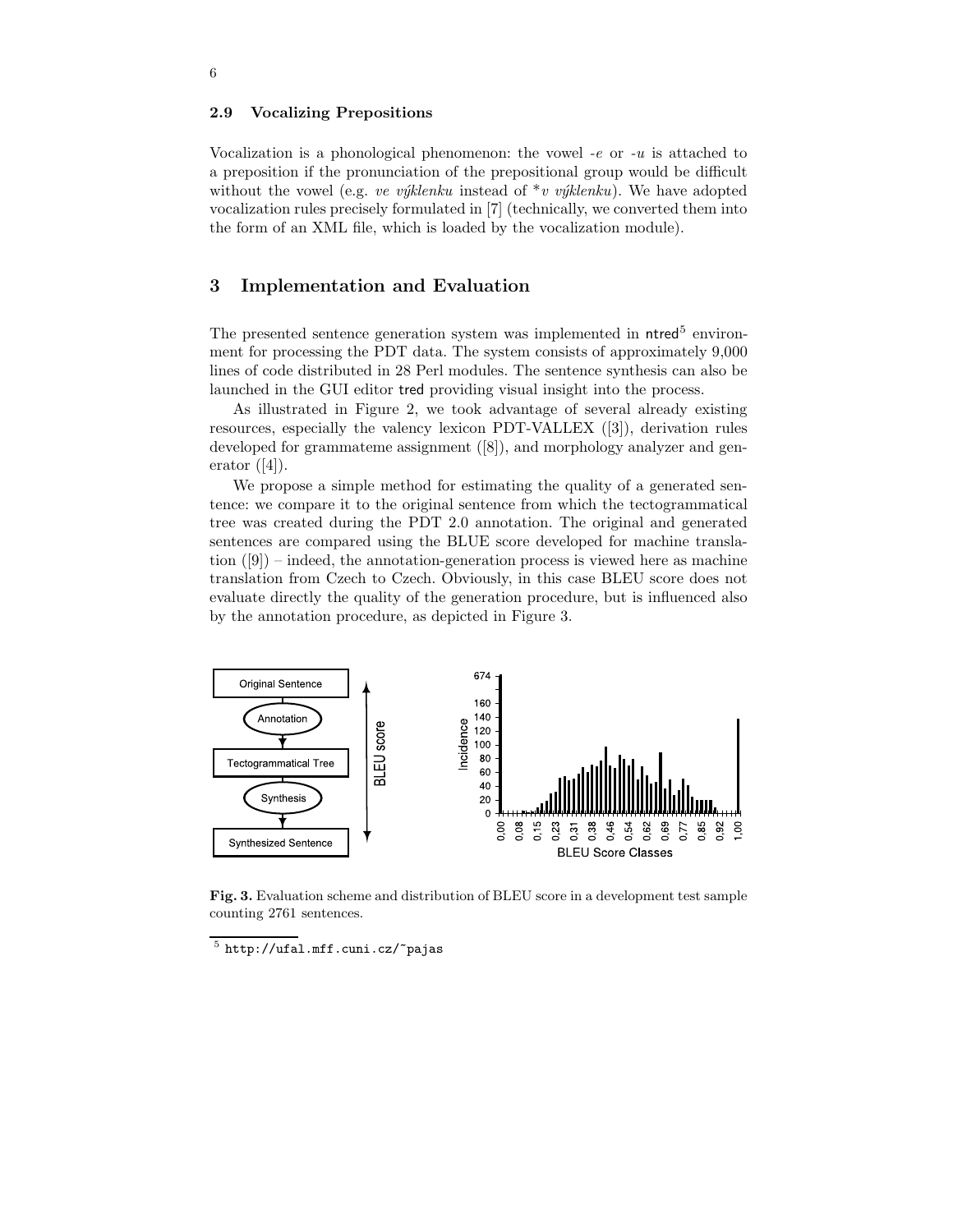It is a well-known fact that BLEU score results have no direct common-sense interpretation. However, a slightly better insight can be gained if the BLEU score result of the developed system is compared to some baseline solution. We decided to use a sequence of t-lemmas (ordered in the same way as the corresponding t-layer nodes) as the baseline.

When evaluating the generation system on 2761 sentences from PDT 2.0 development-test data, the obtained BLEU score is  $0.477$ .<sup>6</sup> Distribution of the BLEU score values is given in Figure 3. Note that the baseline solution reaches only 0.033 on the same data.

To give the reader a more concrete idea of how the system really performs, we show several sample sentences here. The O lines contain the original PDT 2.0 sentence, the  $B$  lines present the baseline output, and finally, the  $G$  lines represent the automatically generated sentences.

- $(1)$  O: Dobře ví, o koho jde.  $B:$  vědět dobrý jít kdo
	- $G:$  Dobře ví, o koho jde.
- $(2)$  O: Trvalo to až do roku 1928, než se tento problém podařilo překonat.  $B$ : trvat až rok 1928 podařit se tento problém překonat  $G:$  Trvalo až do roku 1928, že se podařilo tento problém překonat.
- (3)  $O:$  Stejně tak si je i adresát výtky podle ostrosti a výšky tónu okamžitě jist nejen tím, že jde o něj, ale i tím, co skandál vyvolalo.  $B:$  stejně tak být i adresát výtka ostrost a výška tón okamžitý jistý nejen jít ale i skandál vyvolat co  $G:$  Stejně tak je i adresát výtky podle ostrosti a podle výšky tónu okamžitě jistý, nejen že jde o něj, ale i co skandál vyvolalo.
- (4)  $O:$  Pravda o tom, že žvýkání pro žvýkání bylo odjakživa činností veskrze lidskou – kam paměť lidského rodu sahá.  $B$ : pravda žvýkání žvýkání být odjakživa činnost lidský veskrze paměť rod lidsky´ sahat kde  $G:$  Pravda, že žvýkání pro žvýkání bylo odjakživa veskrze lidská činnost (kam paměť lidského rodu sahá).

## 4 Final Remarks

The primary goal of the presented work  $-$  to create a system generating understandable Czech sentences out of their tectogrammatical representation – has been achieved. This conclusion is confirmed by high BLUE-score values. Now we are incorporating the developed sentence generator into a new English-Czech

 $6$  This result seems to be very optimistic; moreover, the value would be even higher if there were more alternative reference translations available.